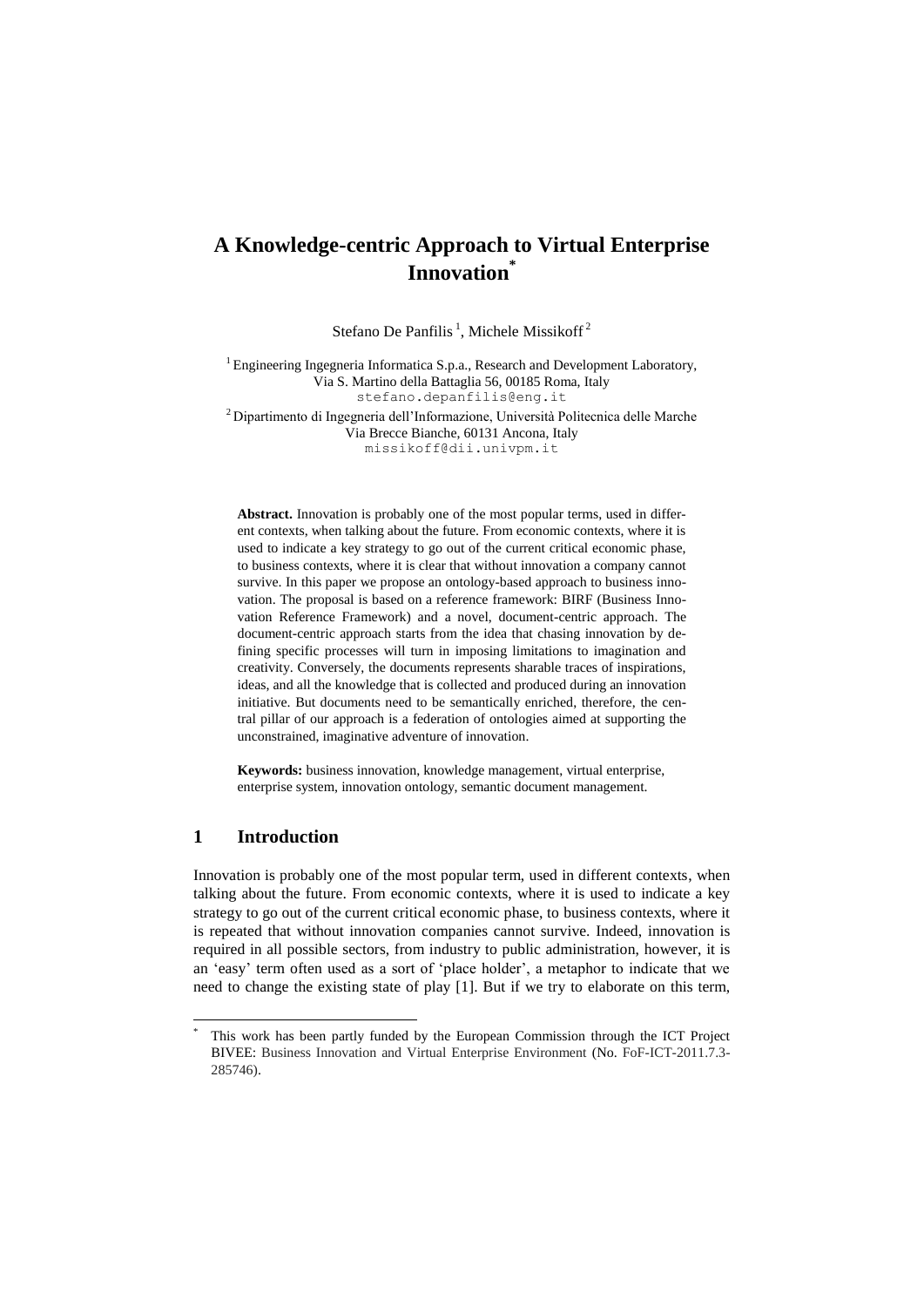we start immediately to see some problems, firstly when trying to define what we mean by innovation, then when defining objectives and concrete steps necessary to achieve them, and, last but not least, when trying to clarify related issues, possible pitfalls, key challenges, expected risks, costs and benefits, etc.

Innovation is a multi-facets notion that can be effectively addressed, no matter what is the socio-economic context, only if the innovation endeavour is based on a large amount of (relevant, high quality) knowledge. The latter, in turn, needs to be supported by effective knowledge management tools, able to integrate their service with the existing enterprise systems.

If we focus on virtual enterprises (VE), the picture gets even more complex, due to the fragmented reality, the absence of a unique coherent organization and a central authority deciding objectives to be achieved and solutions to be adopted [2].

In this paper we present a proposal for a platform aimed at supporting innovation in the context of a VE, typically composed of Small Medium Enterprises (SMEs). The proposal is based on the idea that, when establishing an innovative VE that operates in a given industry sector (typically, manufacturing) it is necessary to establish, in parallel, a virtual innovation factory (VIF) to guarantee sustained innovation. A VIF is an 'immaterial' factory, since it has no production machinery, except computers, and the products it 'fabricates' are intangible knowledge items. For a VIF, the production process consists in acquiring 'raw' knowledge from different sources (internal and external) and elaborating it to produce new, refined knowledge. In our case, since we aim at innovation on tangible products and services, the final product of a VIF consists in the knowledge necessary to intervene on the VE to innovate one or more aspects of its business to improve its value creation capability. In particular we focus on: products, processes, services, and technology.

The objective of this paper is to introduce the main lines of a new platform for enterprise and business innovation that can be easily adopted by a VE. In particular we will focus on the semantic technologies that we are developing in the context of the European project BIVEE (Business Innovation in Virtual Enterprise Environments.)

# **2 Open Innovation in a Virtual Enterprise Environment**

Innovation requires creativity but also an important quantity of high quality knowledge. Such a knowledge cannot be fully identified at the beginning of an innovation project, it emerges as the work proceeds and it is collected from different sources and produced through the cooperation of different groups of experts. Traditionally, an innovation project starts from an idea, a problem, or an opportunity (coming from, e.g., a market, technology, etc.), then, the first step consists in building a dedicated team of experts, providing them the necessary resources. We believe that innovation needs freedom, operational flexibility, skills, expertise, and the capacity of building ad-hoc strategies, in a coordinated context. All this is difficult to achieve within a single enterprise, but it is even harder for a VE, where several independent companies are required to cooperate for a common goal. For this reason, the proposed solution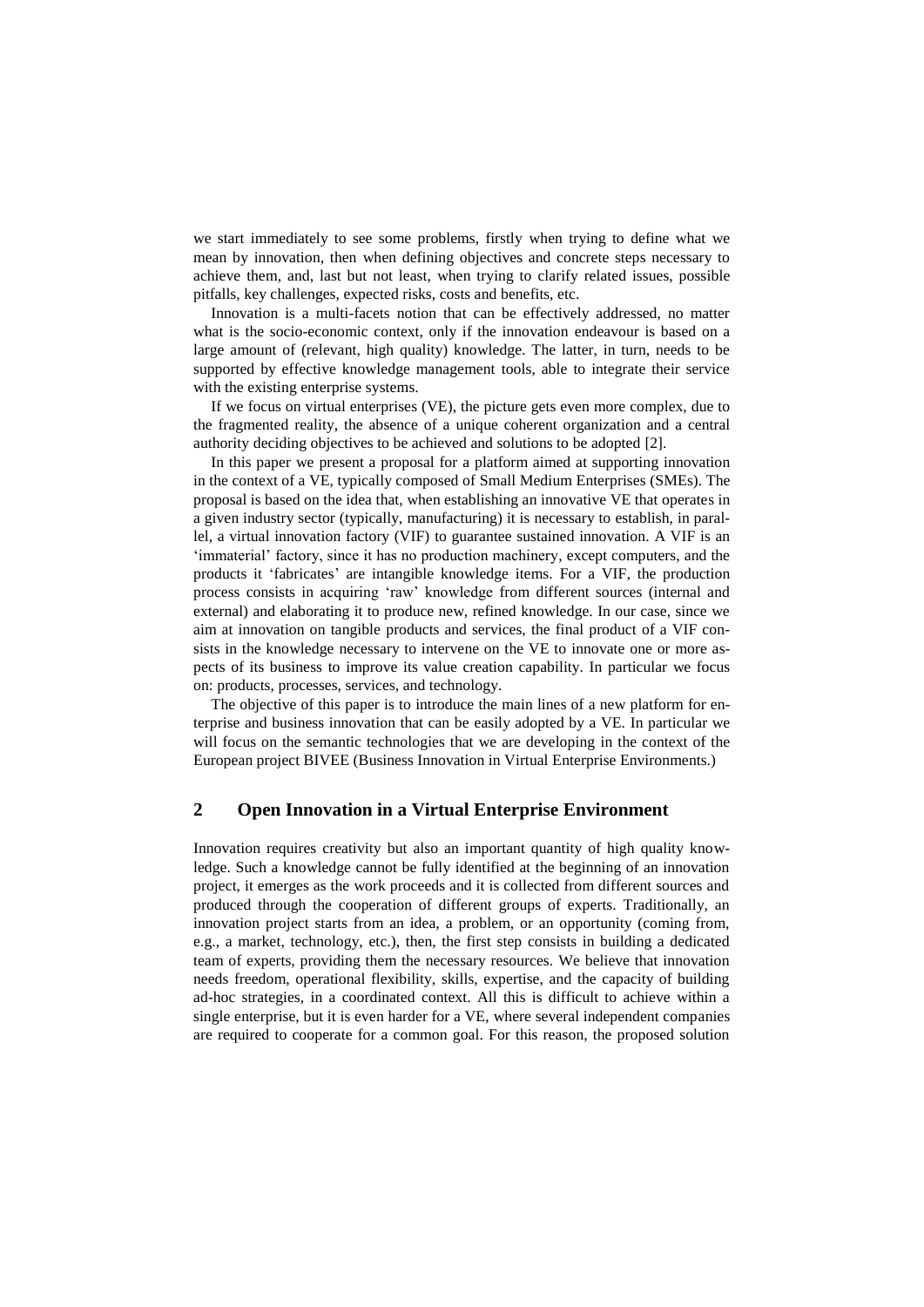pushes the idea of a facilitation framework rather than well codified method, with rigid roles and business processes.

Another promising direction, well fitted in the BIVEE Framework, is represented by Open Innovation [3]. This is an interesting approach, able to produce important positive effects on business innovation initiatives, but not easy to implement. Innovation requires high risk, expensive activities producing results that a company wants to protect, primarily keeping them secret, at least until the innovative solution is introduced in the market and/or suitably covered by patents. But at the same time, innovation requires a continuous flow of knowledge within and outside the dedicated expert team. Such a knowledge flow needs to be somehow controlled, therefore in a VE it is necessary to define a set rules and a partners' agreement to allow a 'controlled openness' for innovation activities at different levels. In BIVEE we see a VE operating in a business ecosystem (BE), i.e., a larger circle where enterprise gather with the intent to share common resources to do business together [4]. In this frame, it is possible to adopt Open Innovation with a progression of stricter rules and higher levels of protection, according to a number of concentric circles:

- ─ Individual enterprises may internally adopt open strategies, according to their policies and organization.
- ─ Each VE will achieve a shared agreement for the free circulation of ideas inside the network, some restrictions will be applied when interacting with the rest of the BE, and additional ones for the external world.
- ─ BE represents a 'protected area,' therefore, when necessary, the VE can disclose specific issues to circulate them, although properly 'packaged,' within the BE. The point is to find a balance between what needs to be communicated to get a help from BE members and what needs to be protected to avoid undesired disclosures.
- ─ the fourth circle is represented by *associated organizations*, i.e., organizations external to the BE but, potentially useful for the business of VE (e.g., universities, customers, suppliers.) In general they have previous cooperation experiences with BE members, but they do not participate in such a membership.
- ─ Open World represents the fifth circle, with the ocean of organizations, experts, potential customers and suppliers, that can typically be found over internet. This is the largest and most critical circle for what concerns the level of openness of innovative knowledge.

A BE is expected to provide guidelines to support its members in achieving Open Innovation at best, minimizing risks and maximizing advantages.

#### **3 Innovation Knowledge Storage and Flow**

A VIF is a sort of 'parallel immaterial factory' operating within the VE. The two factories are initially created by the same set of SMEs but with different missions: the latter to produce value while the former to produce ideas and innovative solutions (that hopefully will be adopted by the VE to improve its value production capability.) A VIF is based on the capacity of collecting, producing, organizing, and redistributing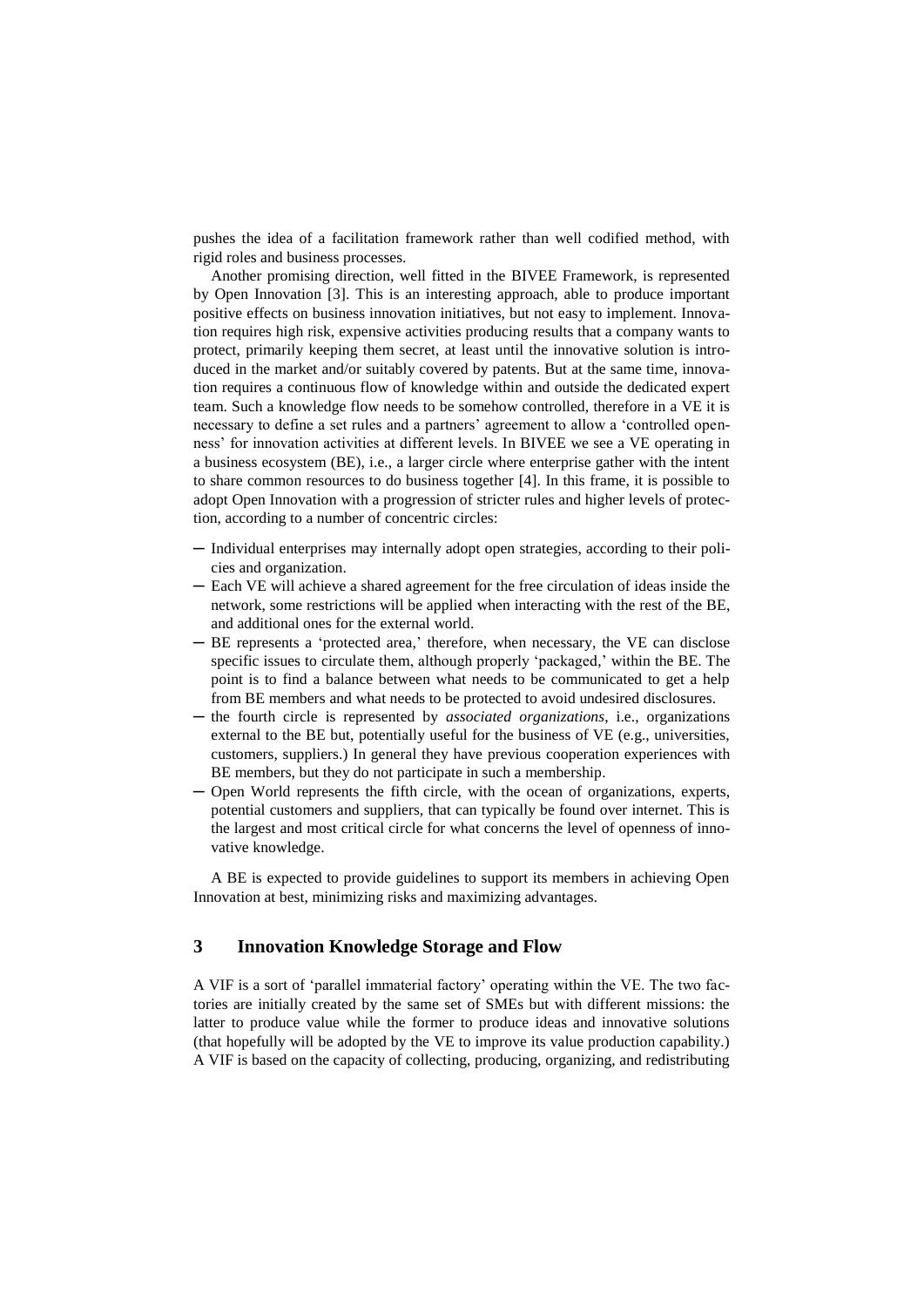knowledge among its players, organized in Innovation Units (IU). A key point here is that the innovation units generally belong to different SMEs and therefore tend to behave according to the internal rules and strategies, using their application systems, data formats, and business procedures, that are locally defined. Then, the organization of a VIF, and its knowledge management platform, need to be conceived respecting (as much as possible) the needs and constraints of the participating SMEs. This point has been carefully considered when we started the design of the knowledge facilities for the BIVEE platform. The proposed solution has been designed starting from two major components: knowledge storage and knowledge flow.

#### **3.1 Innovation Knowledge Storage**

Each member enterprise in the VE has its own knowledge storage (databases, document repositories, etc.) and, in general, it is not expected to open it. Therefore, we request that each SME will publish in the VE its Individual Shared Knowledge Asset (ISKA), constantly updated to guarantee its fidelity with respect to the internal knowledge assets. The data organization and format of the ISKA is agreed by all the members of the VIF and uniformly adopted (in case, requiring suitable transformations when moving knowledge in and out.)

Each ISKA provides a partial, local view of the VIF Knowledge, therefore we need a centralized structure capable of rebuilding the global picture. This facility is provided by the Production and Innovation Knowledge Repository: PIKR. The PIKR acts as a central hub for the knowledge gathering, organization, and flow across the members of the VIF.

#### **3.2 Innovation Knowledge Flow**

In the tight cooperation that the VIF requires among the partners, a key aspects is the knowledge exchange. One of the BIVEE goals is that the platform should be achieved on top of the existing enterprise systems, with a 'soft touch', i.e., minimizing the impact on the latter. One of the most common way of exchanging knowledge is by means of documents. Essentially, in BIVEE the knowledge-centric approach will appear to the end-users as a document-centric approach. Enterprises are already producing and using a large number of documents in their everyday activities, and in particular in innovation projects (e.g., idea description, feasibility study, business plan, etc.), therefore, we are moving in a familiar territory. The key point is to clearly identify what kind of knowledge is necessary along an innovation project and what are the related documents. BIVEE is therefore proposing a (non prescriptive) set of documents, precisely defined in terms of their basic structure and content, but accepting variants and customizations. Documents' structures are defined according to concepts in a document ontology (*DocOnto*) that represents one important component of the PIKR. Documents will be produced during the advancement of the innovation project, according to the BIRF.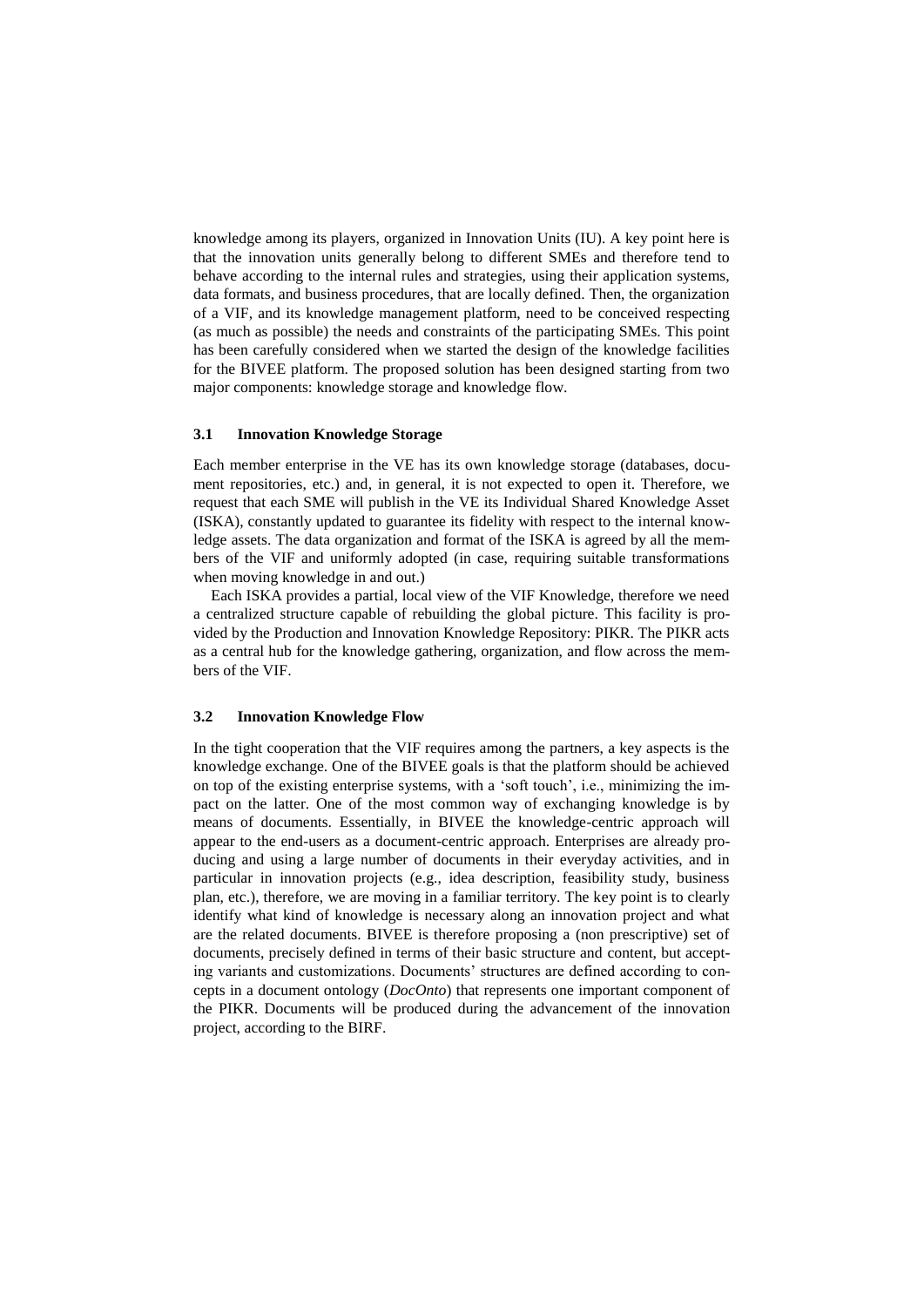### **4 The VIF and its Four Innovation Waves**

One of the first steps of BIVEE has been the definition of the Business Innovation Reference Framework (BIRF.) BIRF departs from the traditional idea of basing an innovation framework on a process-oriented view. We believe that a process is prescriptive in its nature, and therefore very useful in systematizing repetitive tasks and procedures; on the contrary, innovation needs freedom in choices and behaviors. Therefore, we believe that a process-oriented approach risks to tie creativity. On the contrary, we believe that the right way to go is defining and achieving a sequence of objectives in a declarative, non prescriptive way. Innovation achievements consist in the knowledge produced by the teams of the VIF, reported in a set of well defined, structured documents. The BIVEE approach is based on an open, free innovation space, where innovators will be free to reach the objectives with the preferred strategies, according to the experience, the available resources, the addressed problem, the existing constraints (of time, budget, etc.) An innovation project evolves over time, along a trajectory, then the produced achievements are reported in a sequence of documents that follows a consistent logic, a sort of precedence scheme. The proposed innovation flow is organized in 4 (partially overlapping) parts that we refer to as *waves*. For each wave we propose 4 groups of documents and a set of dependencies among documents, meaning that, for instance, a document  $d_2$  follows a document  $d_1$ , since the content of the former depends or is an evolution of the latter. The proposed BIRF is therefore structured according to the following 4 waves.

- **W1 – Creativity**: This first wave starts with an innovation idea or a problem to be solved, described by a number of preliminary documents (such as notes, emails, tweets, etc.) eventually summarized in one summary document (Innovation Proposal Summary). It requires the creation of an innovation team, establishing connections between different units, and the definition of a preliminary agenda. All this is reported in a first set of documents.
- **W2 – Feasibility**: In this wave the scope and the intended impact need to be defined, including a first account of technical and financial feasibility. A refined planning is needed to justify the required investment, predicting the cost/benefits and the chance of success.
- **W3 – Prototyping**: This wave features the first implementation of the initial ideas, achieving a first full scale working model. Such a model is tested and analyzed to verify the actual performance and characteristics, giving also the possibility to rethink some design.
- **W4 – Engineering**: This final wave starts from the knowledge acquired with the prototype(s) and aims at producing the specification of the final version of the new product (essentially the Bill of Materials and manufacturing procedures), ready for the market, and the corresponding production process. This concluding wave also requires to address other issues, from the market strategy to the training of the employees.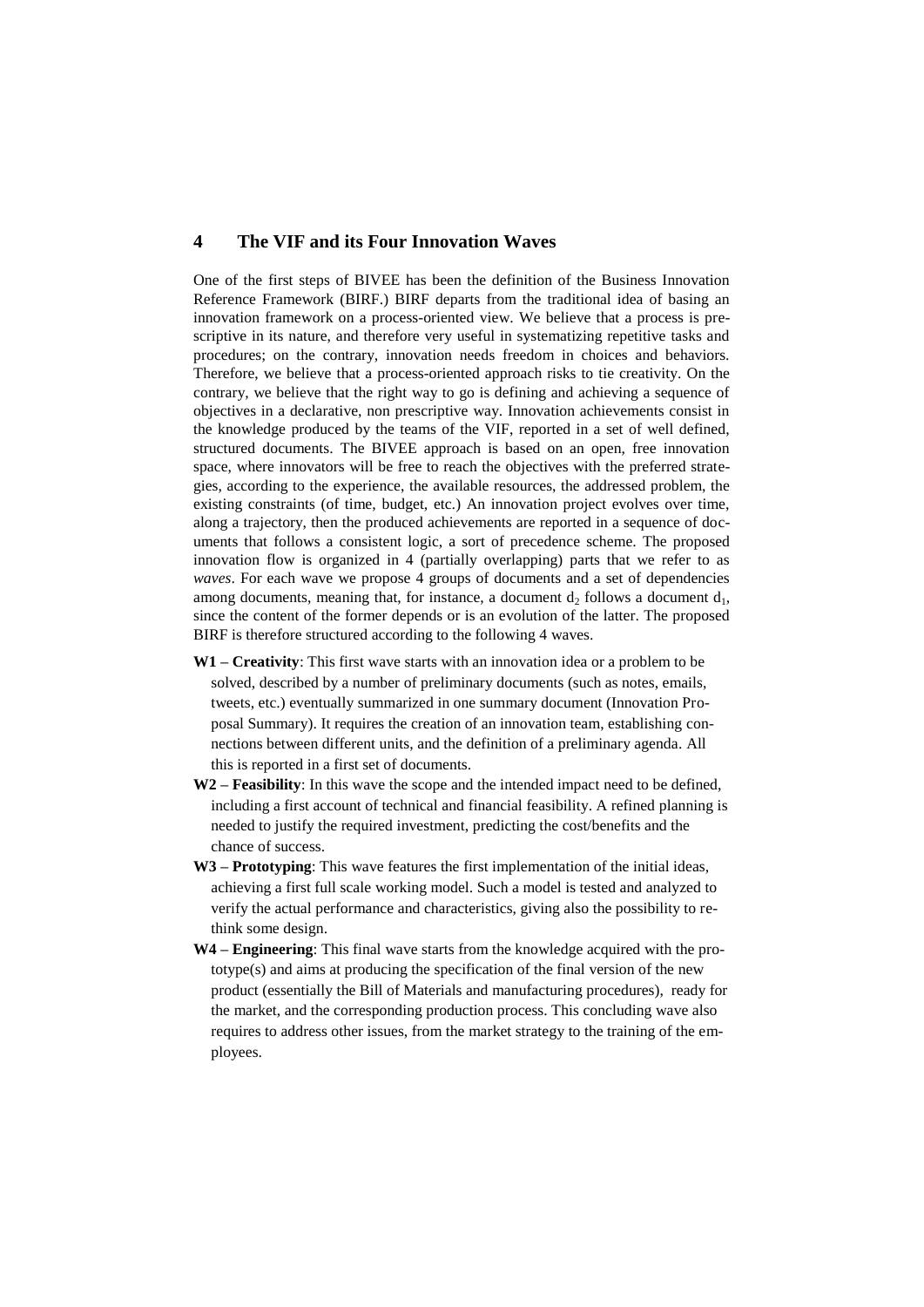

**Fig. 1.** The BIVEE Waves

The idea of wave, instead of phase, emerged since their starts are sequenced in the time, but they are tightly interconnected and the start of a new wave does not imply that the previous one has been accomplished. Furthermore, in the proposed documentcentric approach, there will be often the need to jump back and forth to complete a document or to correct it on the bases of later findings. For instance, during the prototyping wave there can be new findings that require the revision of the previous financial feasibility study, obliging the team to rethink some parts of the innovation under elaboration. The wave approach is sketchily depicted in Fig. 1.

It is important to note that a VIF will be organized in different teams that are suitably positioned over the four waves. But the wave teams are not disjoint (i.e., there are experts who belong to more than one team) and are not strictly fixed, since the composition may vary on time depending on specific needs. For instance, a Feasibility team will have a core group of experts, but if there is the need to analyse a specific market, new experts with specific competencies will be (temporarily) co-opted in the team.

As anticipated, one of the characterising aspects of BIVEE is the push towards openness that is reflected also in the team composition. Then, the enrichment of a team may take place in a 'pull mode', when new experts are invited as explained above, or in 'push mode', when someone from outside of the team proposes a solution to a specific problem. To this end, an important knowledge resource in the BIRF is the *innovation whiteboard*.

The innovation whiteboard is an open knowledge space available to all the members of the VIF. and in some parts open. But large parts of the knowledge are also open to the VE, to the BE, and to the rest of the world. An innovation whiteboard contains questions, open issues, emerged during the innovation activities, but also hypothesis and solutions that appear potentially useful to the innovation project at hand. Then, the innovation whiteboard is widely accessible and anyone (previous registration, if not a member of the BE) can access (part of) it and contribute.

Another important knowledge structure is the *innovation diary*. This is another online knowledge resource where the innovation teams keep track of their activities, giving account of the addressed problems, the decisions made, the external resources consulted, the key achievements, etc. The innovation diary will be an important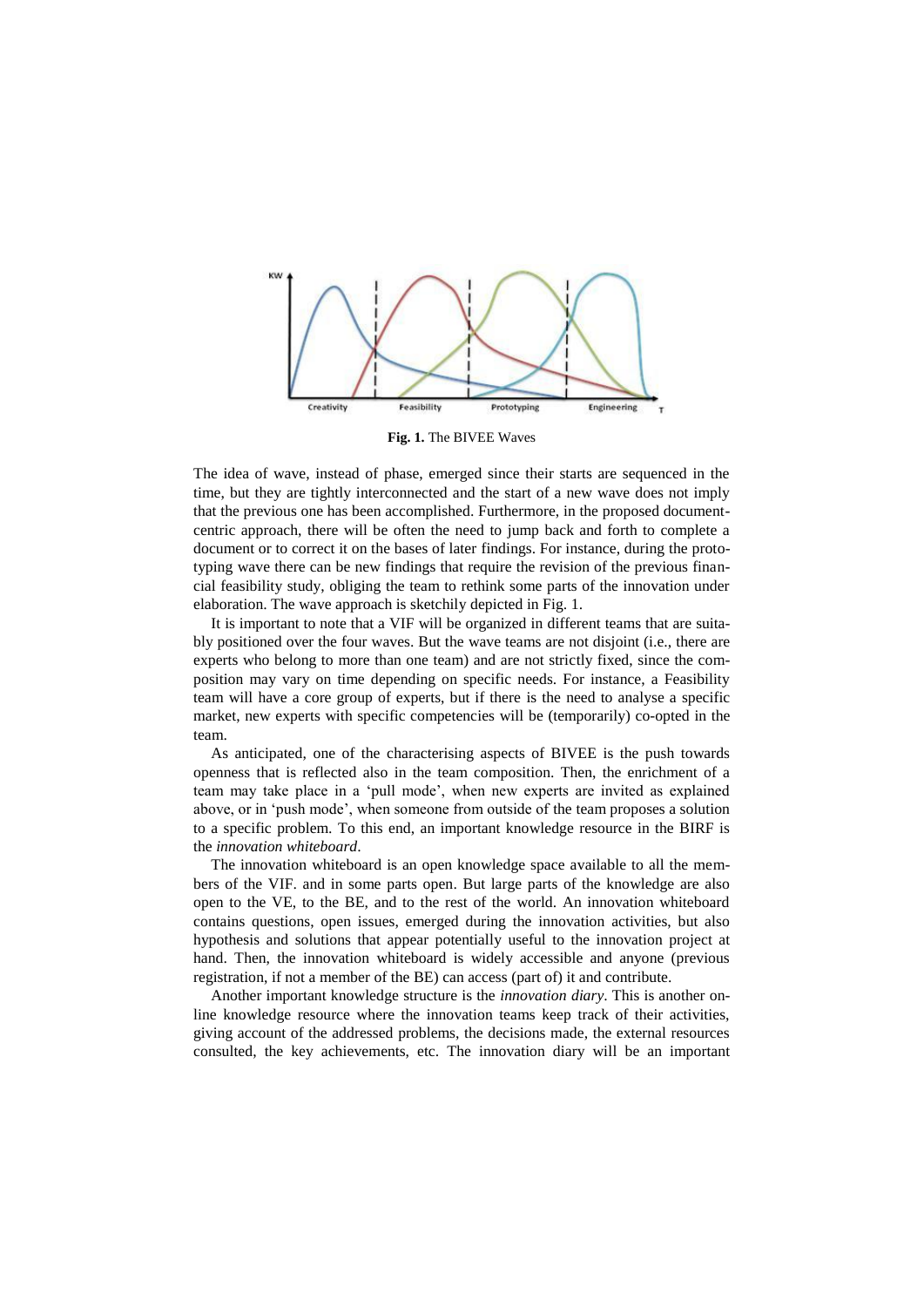source of knowledge for future activities, giving the possibility to achieve a better understanding of how the innovation activities proceeded, extracting also some lessons learned and best practices, available for future innovation projects.

# **5 The Virtual Enterprise Modeling Framework (VEMF)**

Innovation implies significant changes in the enterprise, therefore an important section of the PIKR concerns the description of the VE with its structure, components, organization, operations and processes. Such a description avoids to cover all possible details, focussing on the parts that are in the targets of the innovation. To this end, we started from a few enterprise models available in the literature, in particular VRM [5], SCOR [6], and the operational paradigm reported in the FInES Research Roadmap 2025 [9]. Such enterprise models have been integrated and then refocused to get a simplified model, useful to our purpose: the Virtual Enterprises Modeling Framework (VEMF) adopted in BIVEE. Fig. 2 reports the 'innovation wheel' proposed in the deliverable D2.1, as an evolution of [7].

The evolution is represented by the fact that we added the *service spoke* to the wheel. Then, BIVEE decided to focus on the lower part of the wheel, addressing in particular innovation for: *process, product, service,* and *technology* (where the last one is carefully considered, but instrumentally with respect to the first three.)



**Fig. 2.** The Innovation Wheel

While the above four enterprise sectors are considered in the VEMF as the primary focus of the innovation initiatives, it is obvious to consider other enterprise sectors that will be affected when an innovation project is achieved. In particular there is the need to consider the organization dimension and the human resources, with their competences, capabilities, and skills. However, for sake of space here we will not elaborate further.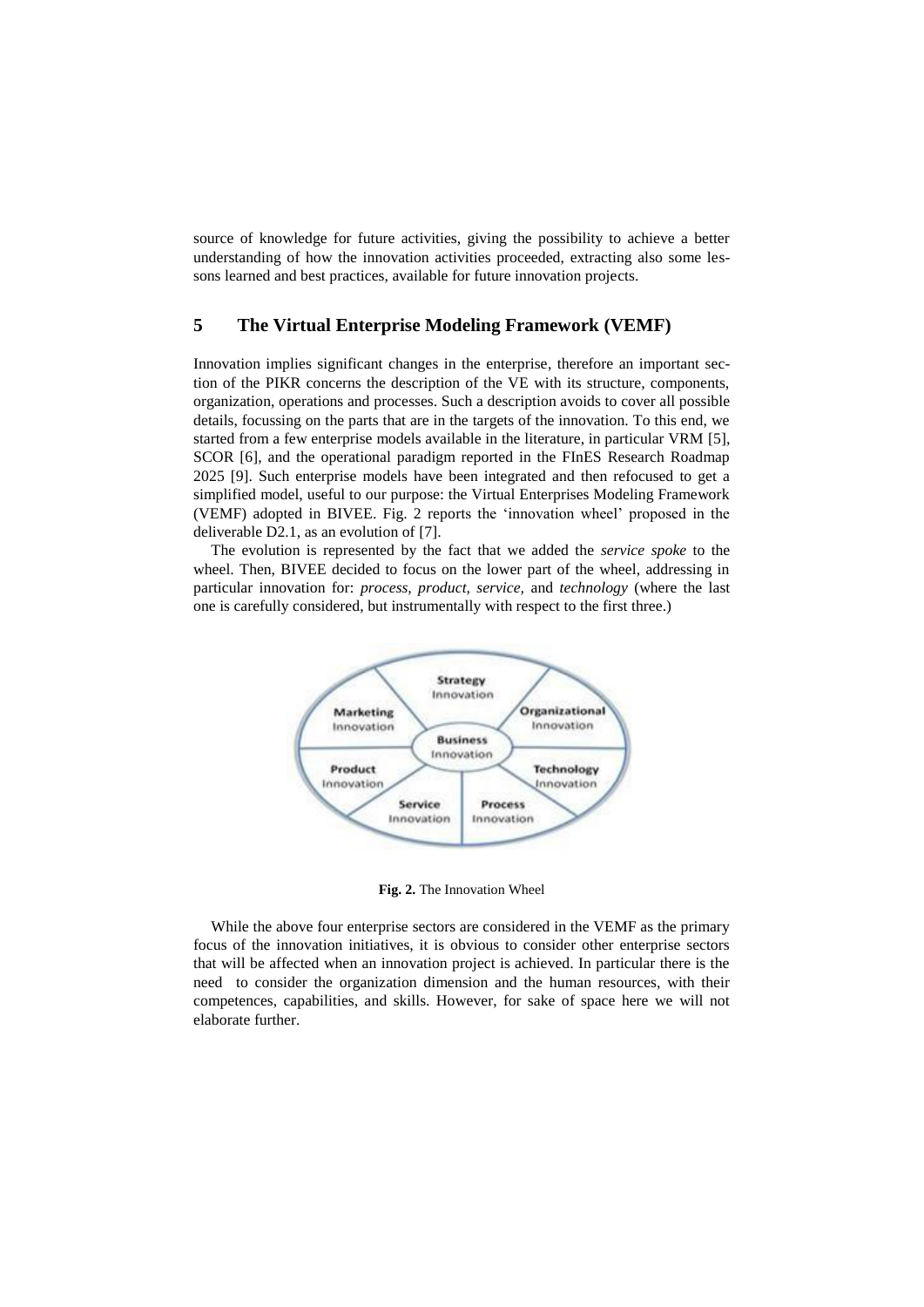## **6 The Knowledge Management of VIF**

We expect that the SMEs that participate in the VE and in the VIF will have different methods and tools to manage information and knowledge. The PIKR has the primary objective to act as a common hub for the relevant knowledge related to production and innovation (further information is available in [10] and the BIVEE Deliverable D5.1 [7]). Such a knowledge will be seen in a unitary frame, structured according to a rigorous, shared vision of the reality provided by the ontologies managed within the PIKR. Here we briefly introduce the key PIKR ontologies.

**DocOnto** – This ontology defines in formal terms all the document templates, with their structure, organization and dependencies, that will be created during an innovation project. Each instance (the actual document) will be formally described in its key parts by a DSD (Doc Semantic Descriptors). The documents are grouped according to the 4 innovation waves. The DocOnto indicates what is the mandatory information and what is optional. Dependencies indicate that a document, to be accomplished, needs to consult (in case, including part of) the content of other documents. A dependency does not need that the preceding doc is fully achieved before releasing it for consultation, provided that its partial accomplishment level is clearly indicated. The DocOnto holds the conceptual schemes of the innovation documents, and the DSD of the instances that will be generated during a specific innovation project. A document will contain knowledge of different natures, in particular domain knowledge and business knowledge that will be defined with two other ontologies.

**DomOnto** – this ontology defines the classes of actors, products, entities, and processes (at a descriptive level, the operational details are given *ProcOnto*, not described for sake of space) that characterise the industrial sector in which the VIF operates. This is an important reference resource that allows the participating SMEs to achieve a uniform management of information and knowledge despite their local differences.

**BusOnto** – the business ontology it required to achieve an uniform understanding of the way the VE carries on business, despite the local differences. For instance, purchase orders, invoices, good delivery notes, etc., are documents largely independent from the industry sector that need to be represented at VE level in a homogenised way. There are emerging standards, such as UBL (Universal Business Language) [8], that BIVEE intends to adopt (in case extending it as needed.)

**KPIOnto** – one key issue of BIVEE is the definition of a system of performance indicators having the purpose to keep under control the innovation process. Costs, time, resources need to be constantly confronted with the defined targets, the achieved results, and the expected activities that need to be accomplished to reach a successful conclusion. KPIs are intended to keep everything (or, at least, as much as possible) under control, providing alarms in case of critical events. Furthermore, KPIs represent an essential basis for decision making.

In addition to the ontology federation, PIKR holds two important shared knowledge structures: the *Innovation Diary*, where all the innovation team report daily the essential events, including findings, problems, achievements, and the *Innovation Whiteboard*. The latter is an essential element of the Open Innovation philosophy,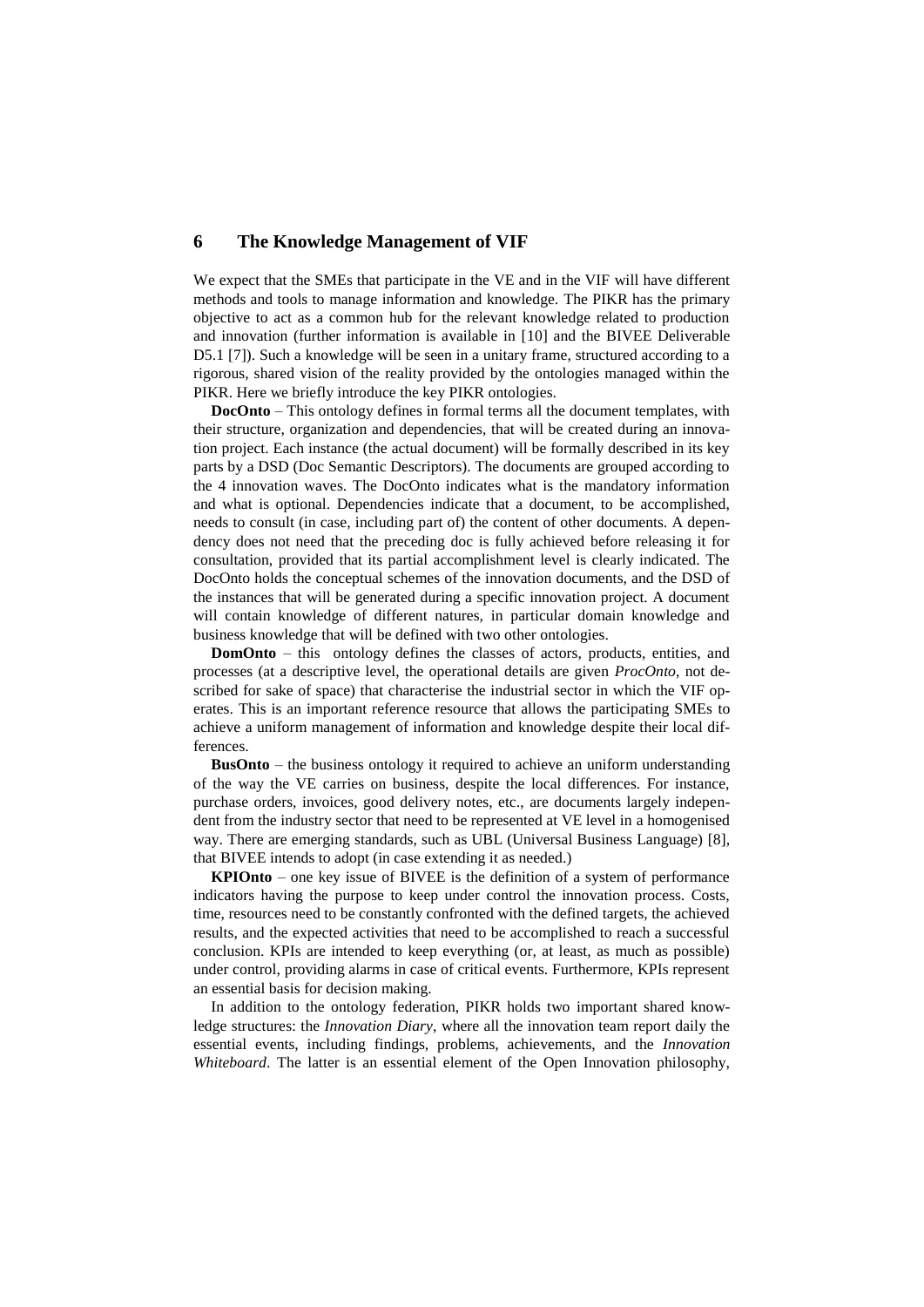since it is conceived to expose to the rest of the world (organised in concentric circles, see above) important issues that arise during the innovation project, asking for ideas, support, advice.

The Fig. 3 provides a synoptic view of the knowledge management of the BIVEE platform. We wish to recall that BIVEE addresses also production improvement, but this paper focuses only on the innovation management section of the platform, and in particular on the knowledge for innovation.



**Fig. 3.** Virtual Innovation Factory

## **7 Conclusions**

This paper has briefly presented the main issues concerning the philosophy and organization of PIKR, the knowledge management solution of the BIVEE platform. PIKR concerns both the objectives of BIVEE: production improvement and innovation, but in this paper we focused on the latter. The general approach reflects the BIVEE idea that innovation cannot be tied by defining precise processes to be followed. Conversely, it is important to proceed following objectives that are sequenced in terms of knowledge structures to be completed, leaving a large freedom to innovation actors about the ways, means, partnerships necessary to achieve such knowledge structures. For the end users, the innovation knowledge structures are concretised by a